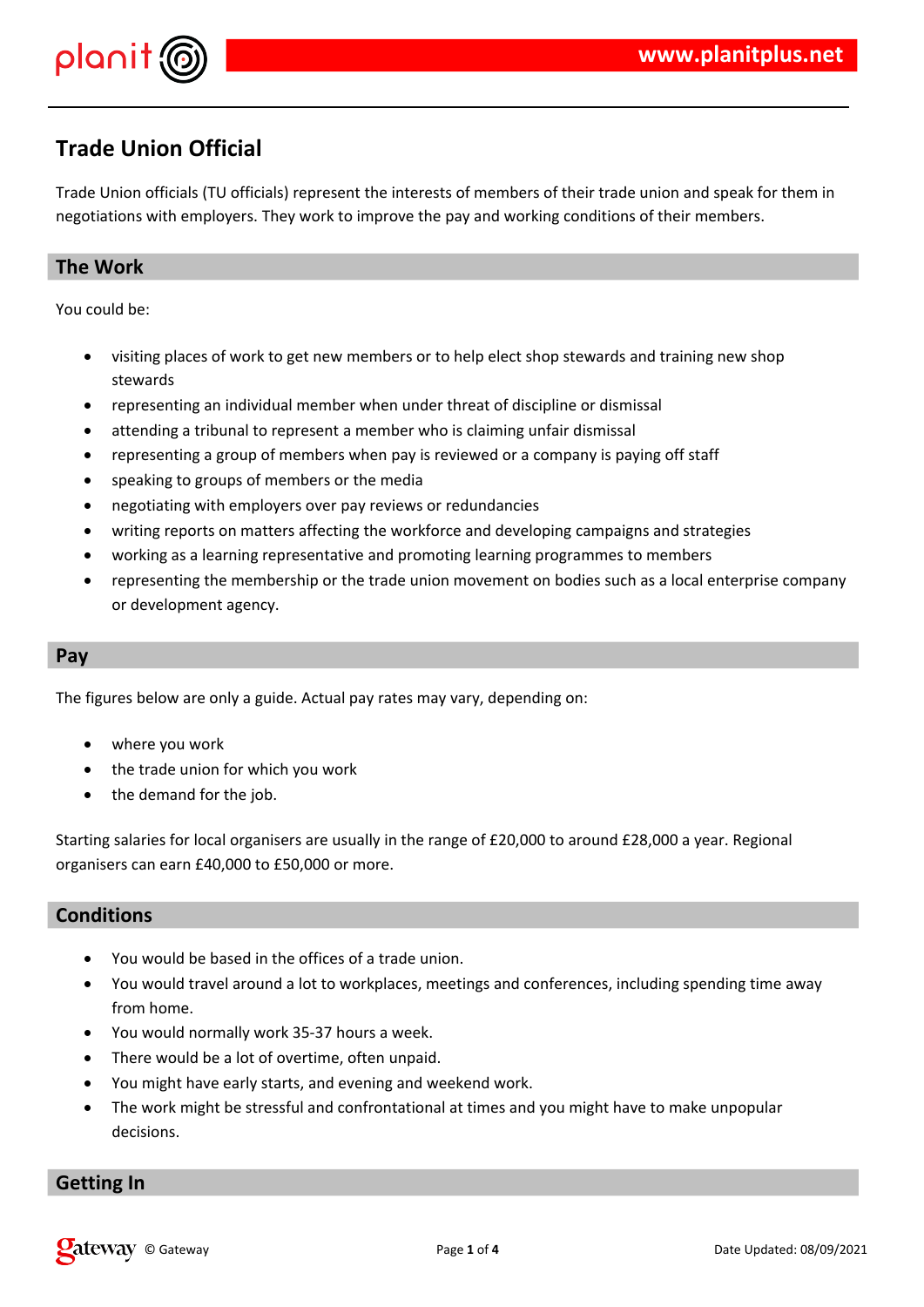|                         |      |         |                |       |           | 3# |      | $\sim 1$               | "# |              |         |   |                             | &                      |     |         |   | $+456$ 7 1& |      |      |
|-------------------------|------|---------|----------------|-------|-----------|----|------|------------------------|----|--------------|---------|---|-----------------------------|------------------------|-----|---------|---|-------------|------|------|
|                         |      |         |                | 3#    |           |    |      | %                      |    |              |         |   |                             |                        |     |         |   |             |      |      |
|                         |      |         |                | # " * |           |    |      | 3#                     |    |              |         |   | $\#$                        | п                      |     | $#$ " " |   | ##          |      | Ħ    |
| " #                     |      |         |                | $\#$  |           |    | #    |                        |    |              | * )#    |   |                             | $\left  \cdot \right)$ |     |         |   |             | п    |      |
|                         |      |         | $\#$           | $\#$  | #         | %  |      |                        |    |              |         |   |                             |                        |     |         |   |             |      |      |
| 6                       |      | $\star$ | $\mathbf{u}$   |       |           |    | &    | #                      |    | #            |         | L | $\mathbf{u}_{\mathrm{max}}$ | 3#                     |     |         |   | &           | 8    |      |
|                         |      |         |                | $\#$  |           | Ţ  | Ţ    |                        | Ţ  |              |         |   |                             |                        |     | $\#$    |   | $\%$        |      |      |
| 9                       |      |         | 3#             | Ţ     |           |    |      |                        |    |              | $.1/$ : |   |                             | $\%$                   |     |         |   |             |      |      |
| $\mathbf{r}_\mathrm{c}$ | $\#$ |         | Ţ              |       |           |    |      | 8 &                    |    | $^{\#}$      |         |   |                             | #                      |     |         |   |             | %    | $\#$ |
|                         | $\&$ |         | $\#$           |       | \$        |    | $\#$ |                        | \$ | $\mathbf{H}$ |         |   | &                           | $\%$                   |     |         |   |             |      |      |
|                         |      |         | &              | $\#$  |           | \$ | 8    |                        |    |              | $\#$    | & |                             |                        | \$) |         |   |             |      | &    |
|                         | $\#$ |         | $\&$           |       |           |    |      | $\star$ $\blacksquare$ | %  |              |         |   |                             |                        |     |         |   |             |      |      |
| $\mathbf{I}$            | # #  |         | #              |       | &         |    |      | $\%$                   |    |              |         |   |                             |                        |     |         |   |             |      |      |
|                         |      | $\star$ | $\blacksquare$ |       | $\#$<br>н |    |      | &                      |    | H            | ##      |   |                             | &                      |     | $\#$    | 8 |             | $\%$ |      |
|                         |      |         |                |       |           |    |      |                        |    |              |         |   |                             |                        |     |         |   |             |      |      |

#### $+$  #  $#$  $\mathbf{u}$

 $+$  #

| π            |            |   |   | Ţ | $\mathbf{u}$ | $\frac{1}{2}$ | # |
|--------------|------------|---|---|---|--------------|---------------|---|
| $\mathbf{1}$ |            | # |   |   |              | \$            |   |
|              | ١          | & |   |   |              |               |   |
|              | $^\star$ # |   |   |   |              |               |   |
| π            | 8          |   | # |   |              |               |   |
|              | ļ          |   |   |   | $\%$         |               |   |
|              |            |   |   |   |              |               |   |
| #            | &          |   |   |   |              |               |   |

|   | \$                        |      |
|---|---------------------------|------|
|   | \$                        |      |
|   | \$<br># "                 |      |
| 8 | $\boldsymbol{\mathsf{S}}$ | $\%$ |

| # | #       |                           |      | and the company | $*$ ")!"       |     |    |   |               |   |    | & |   | %<br>#  |         |   |
|---|---------|---------------------------|------|-----------------|----------------|-----|----|---|---------------|---|----|---|---|---------|---------|---|
|   |         | $\mathbf{I}$ $\mathbf{I}$ |      | #               | #              |     |    |   | &             |   | 3# |   | # |         | $+;5$ % |   |
|   |         |                           |      | $\overline{4}$  | $\overline{4}$ | #   |    |   | $\#$          |   | #  |   |   | $# " *$ |         | # |
|   |         |                           |      |                 |                |     |    | ш |               |   | 3# |   |   |         | %       |   |
|   | $+$ $-$ |                           |      |                 |                | $+$ | 4  |   |               |   |    |   | п |         |         |   |
|   |         | -11                       | #    |                 |                |     |    |   |               | & |    |   |   | #       |         |   |
|   | \$      |                           | $\%$ |                 |                |     |    |   |               |   |    |   |   |         |         |   |
|   |         | 4                         |      |                 | $\sim 1$       |     | ## |   | $=$ $\lambda$ |   | #  |   |   |         |         |   |
|   |         |                           |      |                 |                |     |    |   |               |   |    |   |   |         |         |   |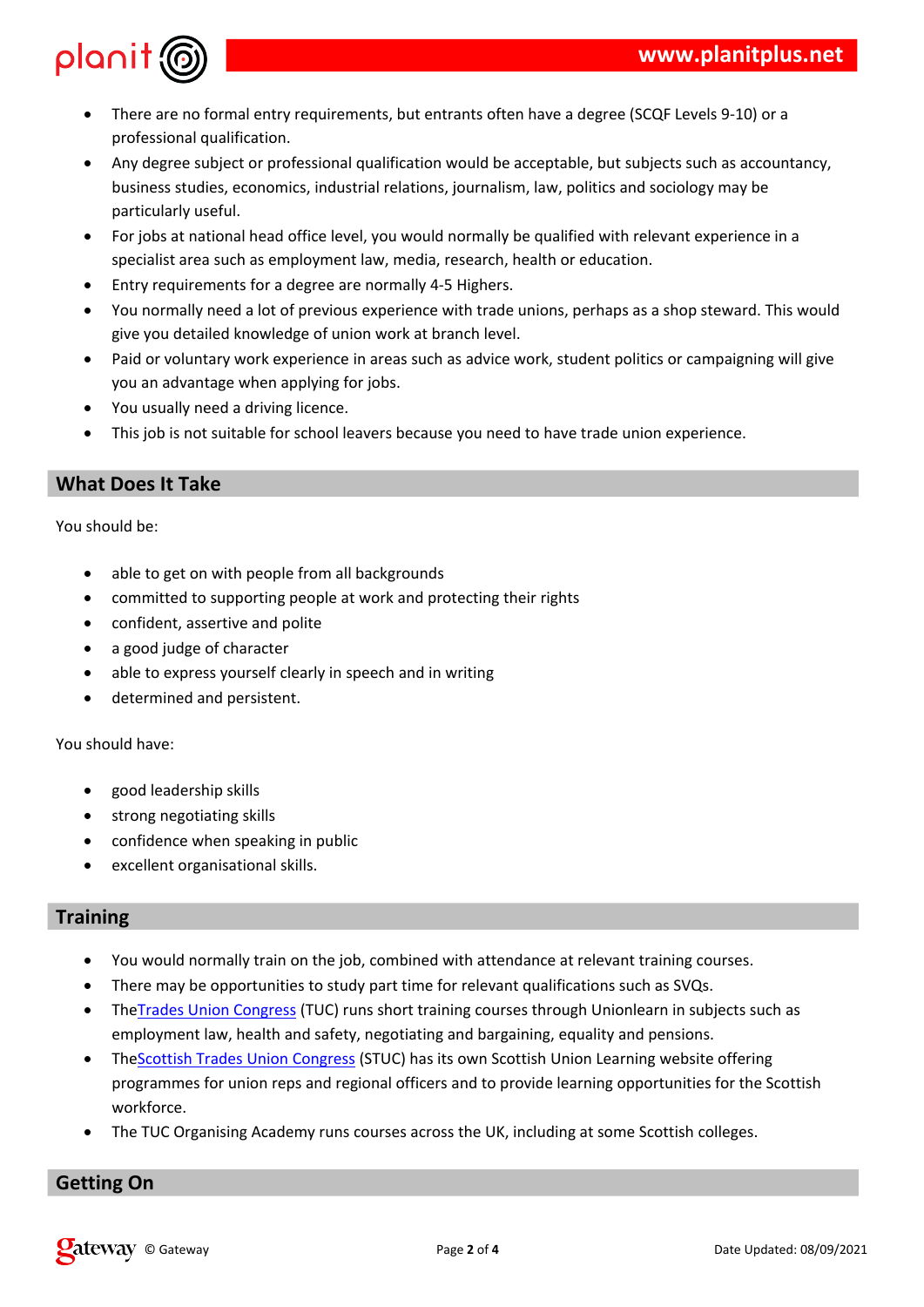

- There are fewer trade union officials than in previous years and promotion prospects may be limited.
- You could become a trade union organiser for a region or for the whole of Scotland, or move to a post at UK level.
- There are a few openings to work for the international trade union movement.
- You may be able to move into human resources or personnel work in the private or public sector.
- Some trade union officials go into politics as a local councillor or member of the Scottish or UK Parliaments.

### **Contacts**